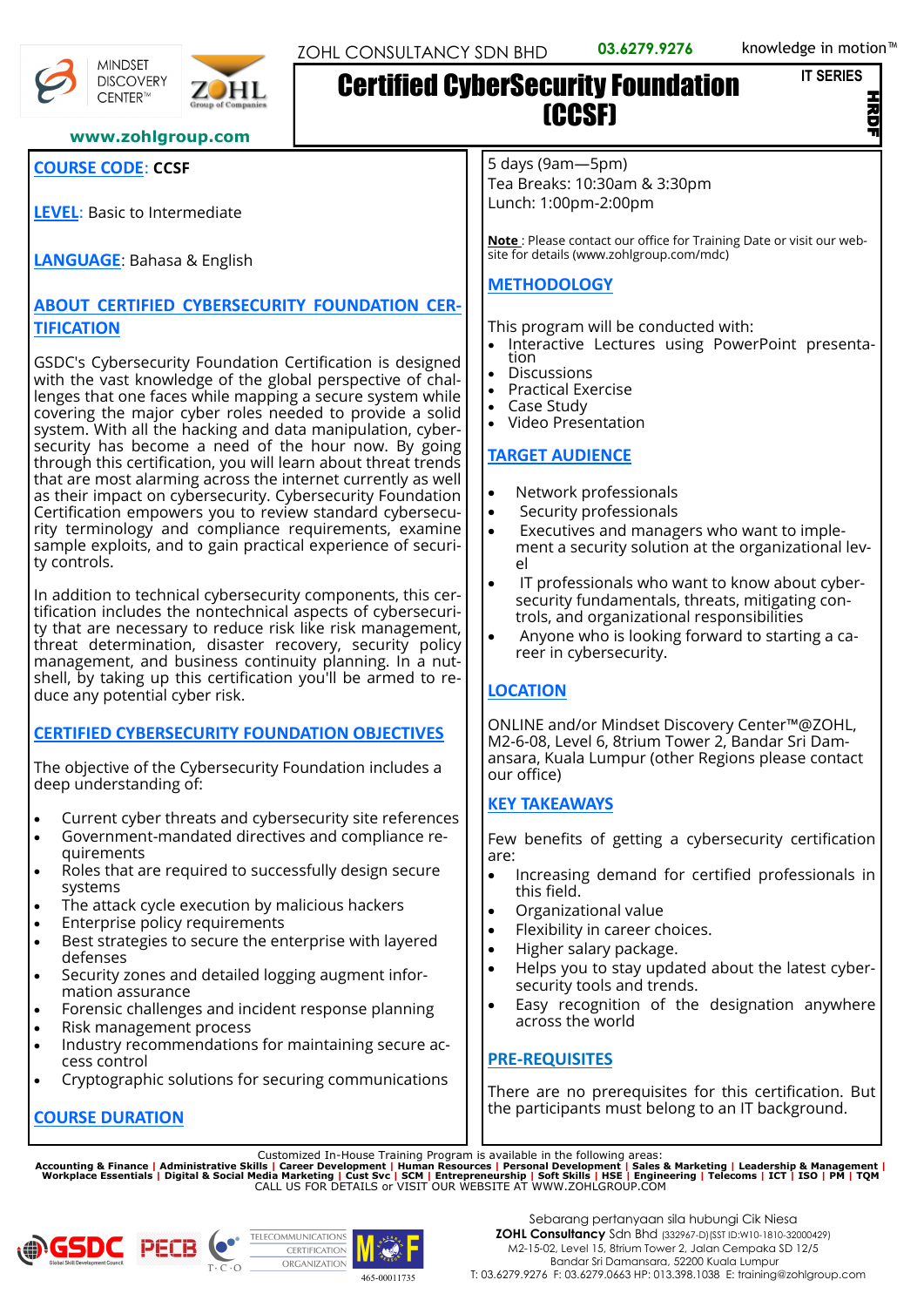マ<br>D

## **www.zohlgroup.com**

# **COURSE CONTENT**

#### **Module 1. Introduction to Cyber Security Management**

- Concepts and definitions
- Benefits and requirements of Cyber security

## **Module 2. Introduction to Information Risk Management**

- Information risk management terminology
- Risk management in the business context
- Information risk management fundamentals

## **Module 3.Introduction to Business Continuity Management**

- Need for business continuity management
- Business continuity management in the business
- Business continuity lifecycle

# **Module 4. Cyber Security Architecture**

- Concepts of Cyber Security Architecture
- The Role of a Security Architect
- Security Desian Principles

# **Module 5. Soft Skills and Incident Management**

- Topics and Learning Outcomes
- Engagement lifecycle management
- Advantages and utility of incident response to the client.
- Awareness potential incidents.
- Structure of incident response engagements, including the relevant processes and procedures.
- Understanding limitations of system logs.
- Timelines to analyse event data
- Time zone issues
- System interpretation of timestamps with images

### **Module 6. Law & Compliance (subject to further review by our consultant)**

- Regulation of Investigatory Powers Act 2000
- Criminal Justice Act 2008
- Protection of Children Act 1978
- Computer Misuse Act 1990
- Human Rights Act 1998
- Data Protection Act 1998
- Police and Justice Act 2006
- Sexual Offences Act 2008
- Engaging law enforcement
- CERTS and their role and jurisdiction

# **Question & Answer Session**

## **Examination**

- Ensure that you have filled up the basic details.
- This exam consists of 40 multiple-choice questions.
- Candidates need to score a minimum of 65% of the total marks (i.e. 26 out of 40) to pass this examination.
- The total duration of this examination is 90 minutes.
- Candidate should Tick against only one correct answer in Multiple Choice Questions.
- There is no negative marking system applicable to this examination.
- In case the participant does not score passing % then they will be granted a 2nd attempt at no additional cost. Re-examination can be taken up to 30 days from the date of the 1st exam attempt.

# **End of Program House-Keeping**

- Program De-Briefing
- Feedback Questionnaire
- Closing Ceremony

Note: Course Content subject to further review

# **COURSE FEE**

**RM4,240** per person incl. 6% SST

(Fee inclusive of Course Material, Attendance Certificate, Professional Certificate, Exam Fees and Meals)

# **CERTIFICATE**

Participants will be issued a Certificate of Attendance/



Accomplishment upon successful completion of this training program. Full attendance is a pre-requisite.

In addition, a **Professional Certificate** from **GSDC** will also be awarded to those who pass the Exam.

# **WHY GSDC CERTIFICATION?**

The Global Skill Development Council (GSDC) is an independent, vendor-neutral, international credentialing and certification organization for the emerging technologies:

- Advisory board members and SMEs are from around the world, drawn from different specializations.
- Supported by the world's most esteemed thought leaders from Yale, MIT, Stanford, Wharton, and Harvard.
- Hub of Trending Technologies and framework certifications.
- Content curated by Industry's best Subject matter experts.

Customized In-House Training Program is available in the following areas:<br>Accounting & Finance | Administrative Skills | Career Development | Human Resources | Personal Development | Sales & Marketing | Leadership & Manag











Certified CyberSecurity Foundation

(CCSF)